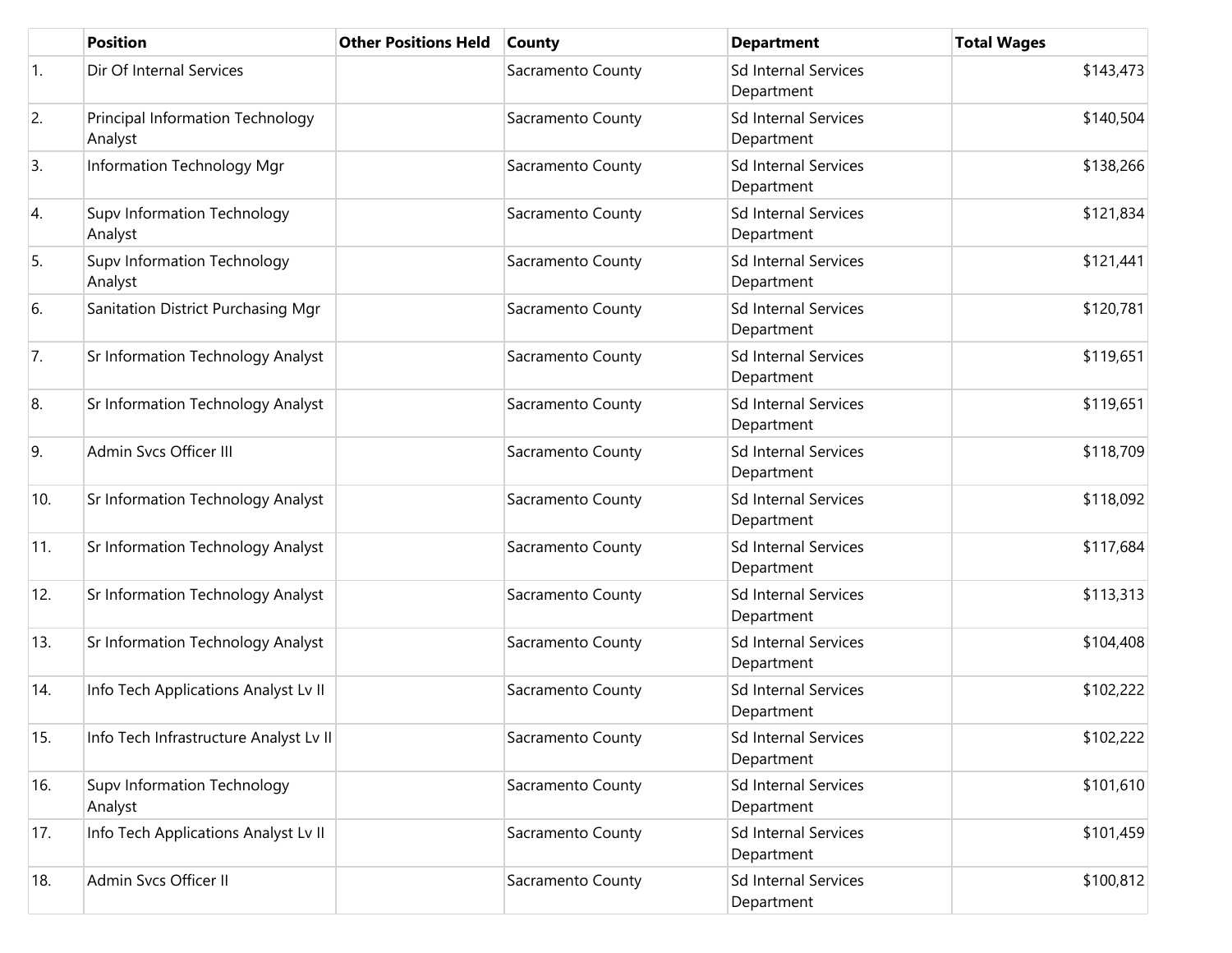| 19. | Info Tech Business Systems Analyst<br>Lv II | Sacramento County | <b>Sd Internal Services</b><br>Department | \$100,428 |
|-----|---------------------------------------------|-------------------|-------------------------------------------|-----------|
| 20. | Sr Training And Development<br>Specialist   | Sacramento County | <b>Sd Internal Services</b><br>Department | \$98,883  |
| 21. | Info Tech Applications Analyst Lv II        | Sacramento County | <b>Sd Internal Services</b><br>Department | \$95,884  |
| 22. | Info Tech Infrastructure Analyst Lv II      | Sacramento County | <b>Sd Internal Services</b><br>Department | \$95,884  |
| 23. | <b>Sr Contract Services Officer</b>         | Sacramento County | <b>Sd Internal Services</b><br>Department | \$94,848  |
| 24. | <b>Sr Contract Services Officer</b>         | Sacramento County | <b>Sd Internal Services</b><br>Department | \$94,848  |
| 25. | Admin Svcs Officer II                       | Sacramento County | <b>Sd Internal Services</b><br>Department | \$94,623  |
| 26. | Admin Svcs Officer II                       | Sacramento County | <b>Sd Internal Services</b><br>Department | \$86,530  |
| 27. | <b>Sr Contract Services Officer</b>         | Sacramento County | Sd Internal Services<br>Department        | \$76,797  |
| 28. | Admin Svcs Officer I                        | Sacramento County | <b>Sd Internal Services</b><br>Department | \$72,626  |
| 29. | Training & Development Specialist<br>Lv II  | Sacramento County | <b>Sd Internal Services</b><br>Department | \$71,340  |
| 30. | <b>Accounting Technician</b>                | Sacramento County | <b>Sd Internal Services</b><br>Department | \$65,939  |
| 31. | Contract Services Officer Lv II             | Sacramento County | <b>Sd Internal Services</b><br>Department | \$64,356  |
| 32. | Chief Storekeeper Rng B                     | Sacramento County | <b>Sd Internal Services</b><br>Department | \$63,116  |
| 33. | Chief Storekeeper Rng B                     | Sacramento County | Sd Internal Services<br>Department        | \$62,647  |
| 34. | Clerical Supv I                             | Sacramento County | <b>Sd Internal Services</b><br>Department | \$61,157  |
| 35. | <b>Accounting Technician</b>                | Sacramento County | <b>Sd Internal Services</b><br>Department | \$60,448  |
| 36. | Sr Office Specialist Conf                   | Sacramento County | <b>Sd Internal Services</b><br>Department | \$57,403  |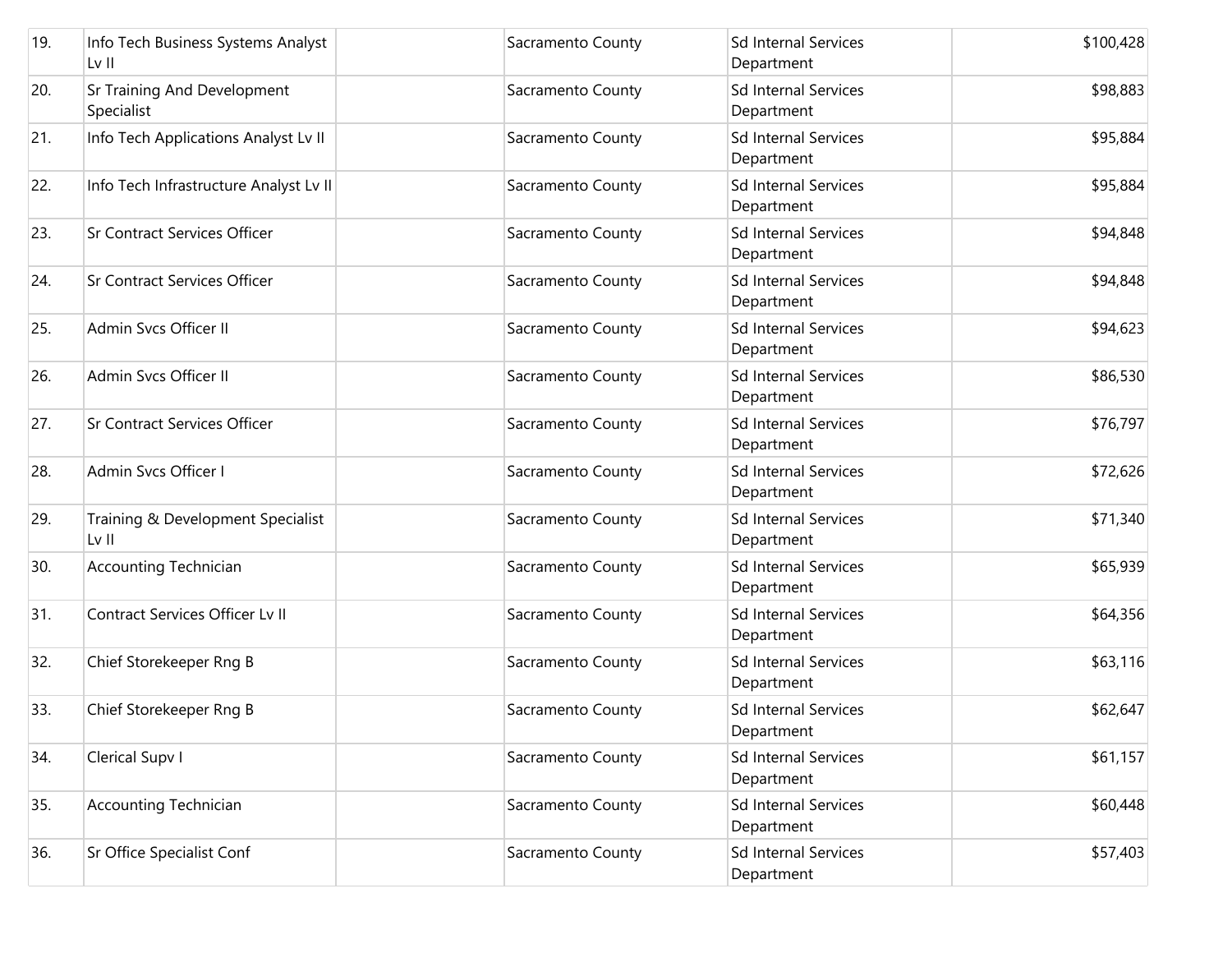| 37. | Sr Office Specialist Conf          | Sacramento County | Sd Internal Services<br>Department        | \$57,376 |
|-----|------------------------------------|-------------------|-------------------------------------------|----------|
| 38. | Office Specialist Lv II Conf       | Sacramento County | <b>Sd Internal Services</b><br>Department | \$54,673 |
| 39. | Storekeeper I                      | Sacramento County | Sd Internal Services<br>Department        | \$54,263 |
| 40. | Storekeeper II                     | Sacramento County | Sd Internal Services<br>Department        | \$53,968 |
| 41. | Storekeeper I                      | Sacramento County | <b>Sd Internal Services</b><br>Department | \$53,741 |
| 42. | Contract Services Specialist Lv II | Sacramento County | <b>Sd Internal Services</b><br>Department | \$52,855 |
| 43. | Storekeeper I                      | Sacramento County | <b>Sd Internal Services</b><br>Department | \$52,455 |
| 44. | Storekeeper I                      | Sacramento County | <b>Sd Internal Services</b><br>Department | \$52,372 |
| 45. | Storekeeper II                     | Sacramento County | Sd Internal Services<br>Department        | \$52,289 |
| 46. | Sr Office Assistant                | Sacramento County | Sd Internal Services<br>Department        | \$51,793 |
| 47. | Sr Office Assistant                | Sacramento County | Sd Internal Services<br>Department        | \$49,327 |
| 48. | Account Clerk Lv II                | Sacramento County | <b>Sd Internal Services</b><br>Department | \$49,152 |
| 49. | Sr Account Clerk                   | Sacramento County | <b>Sd Internal Services</b><br>Department | \$48,339 |
| 50. | Contract Services Specialist Lv II | Sacramento County | <b>Sd Internal Services</b><br>Department | \$45,412 |
| 51. | <b>Stock Clerk</b>                 | Sacramento County | <b>Sd Internal Services</b><br>Department | \$43,494 |
| 52. | <b>Stock Clerk</b>                 | Sacramento County | <b>Sd Internal Services</b><br>Department | \$43,095 |
| 53. | Sr Office Assistant                | Sacramento County | <b>Sd Internal Services</b><br>Department | \$43,077 |
| 54. | Account Clerk Lv II                | Sacramento County | <b>Sd Internal Services</b><br>Department | \$42,091 |